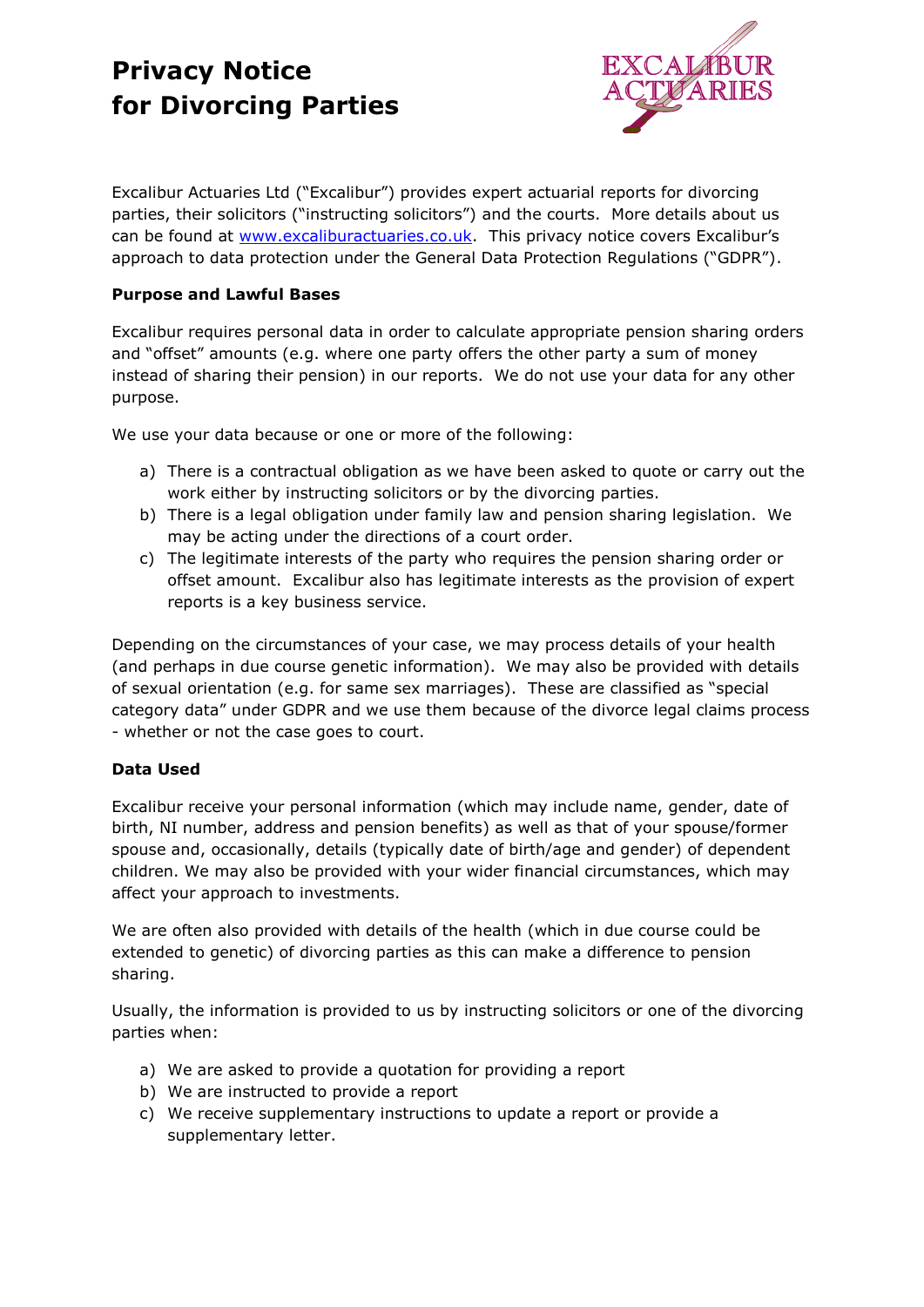# **Privacy Notice for Divorcing Parties**



We may also receive data directly from pension schemes or insurance companies if we are making further enquiries. Data is held both electronically and in paper form.

#### **Who we share your data with**

Your data is shared with:

- Our staff (including subcontractors who are actuaries, analysts, lawyers or IT professionals)
- Our IT service providers (e.g. email service provider and cloud storage) and Royal Mail (or other delivery service) where necessary
- Instructing solicitors
- Your spouse/former spouse
- The courts

We do not share your data with any other third parties without your explicit consent. For example, you may ask us to introduce you to an Independent Financial Adviser and to provide that IFA with your data but we would only do that at your request.

We do not transfer your personal data to third countries or international organisations outside the EEA. It is possible that divorcing parties may be based outside EEA so emails may be sent or originate outside the EEA.

#### **Retention Periods**

By their nature, pensions are very long term. In many cases, the divorcing parties have yet to retire and may not do so for many years. When the divorcing parties retire the pension debit (and possibly the pension credit) comes into effect. Pension sharing is complex and Excalibur understands that pension sharing orders are not always implemented as intended. Therefore, Excalibur does not currently destroy any data, preferring to retain this in case there are questions as to what the sharing should be.

### **Your rights**

In short, we are happy to tell you what information we hold about you and want to ensure it is correct. You can ask us to destroy your data or not use it and we will consider your request. In particular, under GDPR you have the right to:

- a) Ask what personal data we hold about you (normally, you will have provided this to your solicitor).
- b) Ask us to correct data that is wrong. Please let us know if we have any wrong data (we set the key data out in our reports) as it may change our reports. However, if our data is wrong it is possible that your pension scheme also has the wrong data - which may mean your pension is wrong! So you should contact your scheme as well.
- c) Object to our processing or ask us to destroy your data. Depending on the circumstances, we may be able to agree to your request. However, as we process your data as part of a legal divorce process and because your spouse/former spouse has an interest we may not be able to agree.